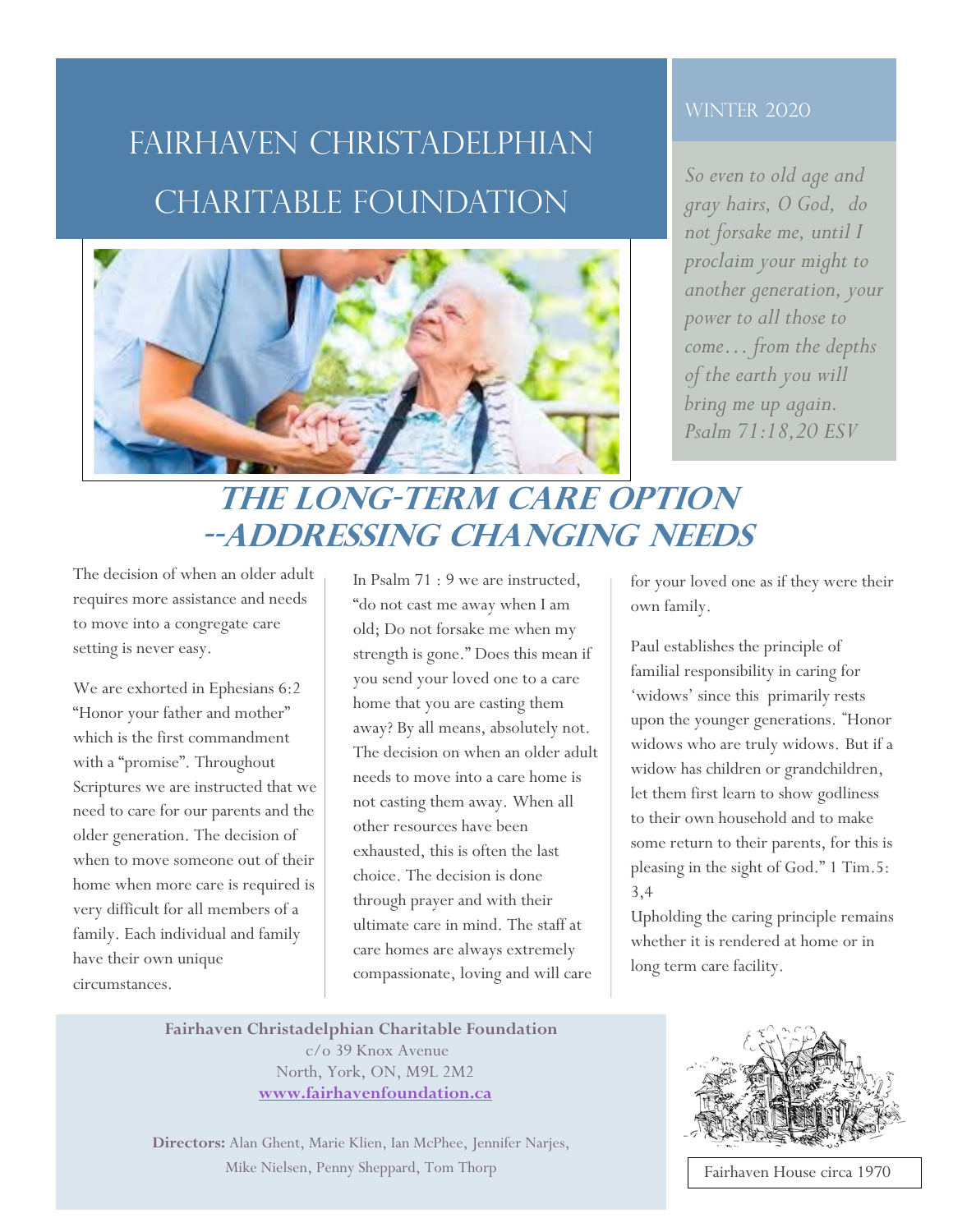### HOW HAS COVID-19 changed the care setting landscape?

\* The COVID-19 pandemic has impacted all of our lives including residents in care facilities. Those living in care facilities are still being provided with excellent care. Care providers are doing everything they can to support the health and well-being of all clients. The biggest change in care facilities are the rules around visitation. This will vary between LTC, retirement, and assisted living facilities across the province. As the COVID-19 situation is monitored, these rules are also ever changing. Caring facilities must implement new directives from the ministry of LTC and regional public health units.

When visiting a loved one in LTC, follow the home's visiting policy. Visitors should consider their personal health and susceptibility to determine if a visit is appropriate. Before visiting, self-assess for COVID-19, follow the home's screening process, wear appropriate PPE, limit the visit to a maximum of two visitors, physical distance and practice hand hygiene. Consider scheduling your visit in advance with the LTC facility. Visiting can support the emotional well-being of residents and reduce the negative impacts of social isolation. Be mindful to limit the length of your visit and also the frequency so as to be considerate of staffing capacity and available space in the visiting location.

*This is a physically stressful time for him as he reduces his pain medication…the new sleep apnea machine seems to be helping…Thank you again so much for making all this possible.* 



# The Foundation's terms OF reference

How can the Fairhaven Foundation be of assistance to your ecclesia? Are there health and welfare needs in your meeting that require attention, but ecclesial resources are strained or insufficient? The Foundation, operating under the applicable government regulations, may provide grants only to registered charities in Canada. We must disperse a percentage of our investment income each year, based upon a government regulatory formula.

Ecclesias in Canada may request assistance from the Foundation by following these guidelines:

Only requests from Arranging Boards will be considered. Requests from an individual member of an ecclesia will not be accepted by the Foundation. Priority is to be given to the welfare needs of Christadelphian elderly, since this reflects the original purpose of Fairhaven House. If additional funds are available after meeting these needs, then more general health and

welfare needs of the Christadelphian community will be considered, followed by health and welfare needs of the community at large. Requests must be in writing and should document, in confidence, the need, the background, the amount of help required and the amount of help being provided by the ecclesia. It is expected that the ecclesia requesting support will also provide funds to assist from its own resources. It is preferable, if possible, that ecclesias address emergency situations, and subsequently follow up with a request to the Foundation. The board of the Foundation considers requests at its semi-annual meetings in February and June each year. Emergency requests will also be addressed as quickly as possible.

Requests may be sent to: The Fairhaven Christadelphian Foundation c/o Sister Penny Sheppard, Secretary 39 Knox Avenue North York, ON, M9L 2M2